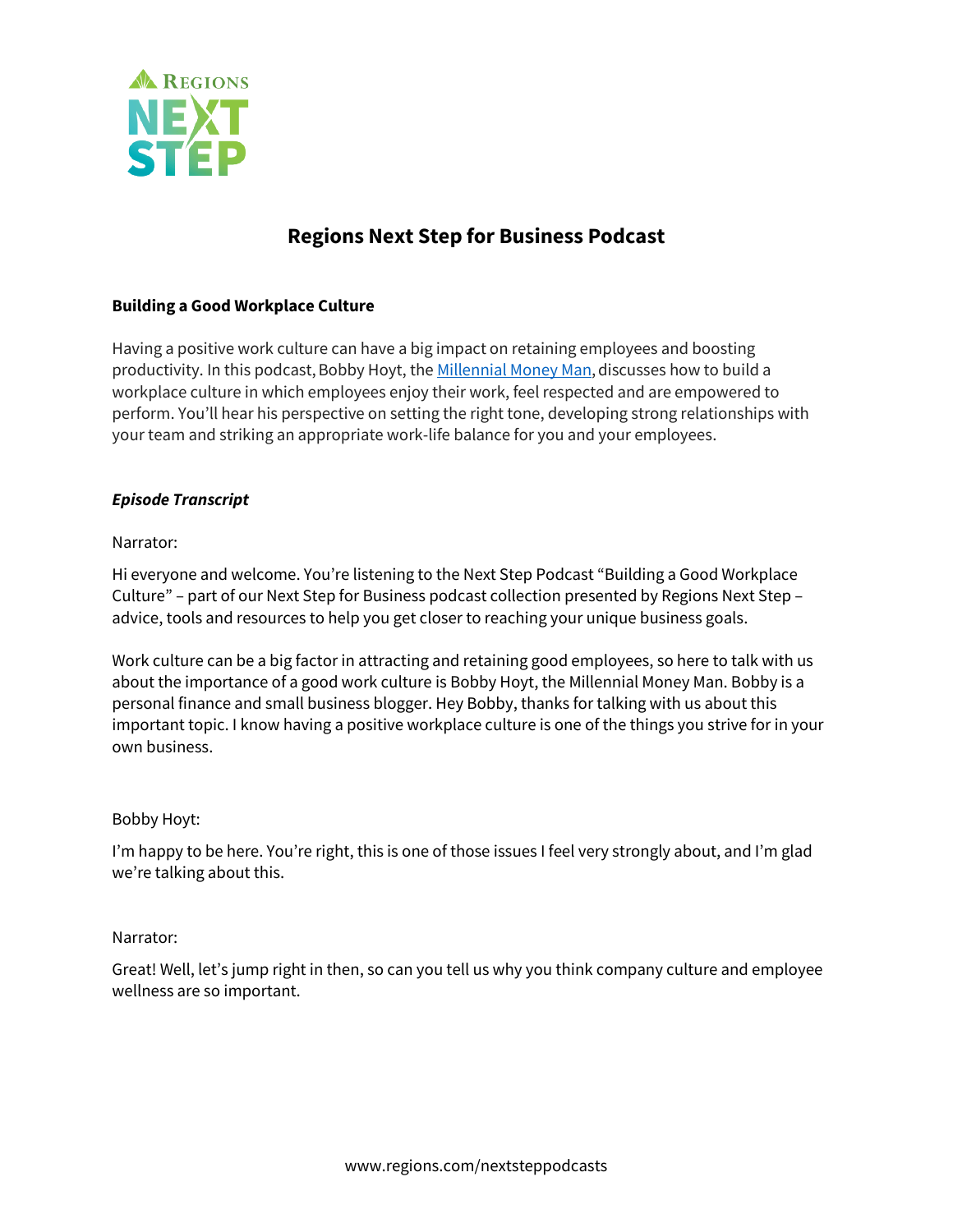

# Bobby:

For any business, you are only going to be successful if the people you work with are productive and do good work. People want to enjoy their work and feel respected, and having a company culture that respects people's talents and provides a manageable work-life balance will go a very long way toward ensuring people do quality work. They are also more likely to stay with you for a longer period of time, too.

# Narrator:

So, how do you even begin to design that kind of environment in a busy workplace?

# Bobby:

You have to be very deliberate about the tone you're setting from the top. For example, many small business owners start their business to improve their quality of life and pursue a passion. That's, I mean that's what I did. You need to remember those reasons and carry them over into how you treat your employees.

It's not always easy, even if it's a main priority for you. When you're working hard to grow your business, it's easy to get stressed out. If you're not careful, you can end up creating an environment that you and your employees don't enjoy.

# Narrator:

And as a business owner yourself, how do you go about setting the right tone?

# Bobby:

Some of that just happens naturally when you take care to hire the right people. You want to make sure you are looking for people with the expertise that you need. But you should also look for people who will be a good fit for the company. You should, you know, also make it a priority to develop strong relationships with your team. When you do that you can be honest about your expectations and how they can meet them.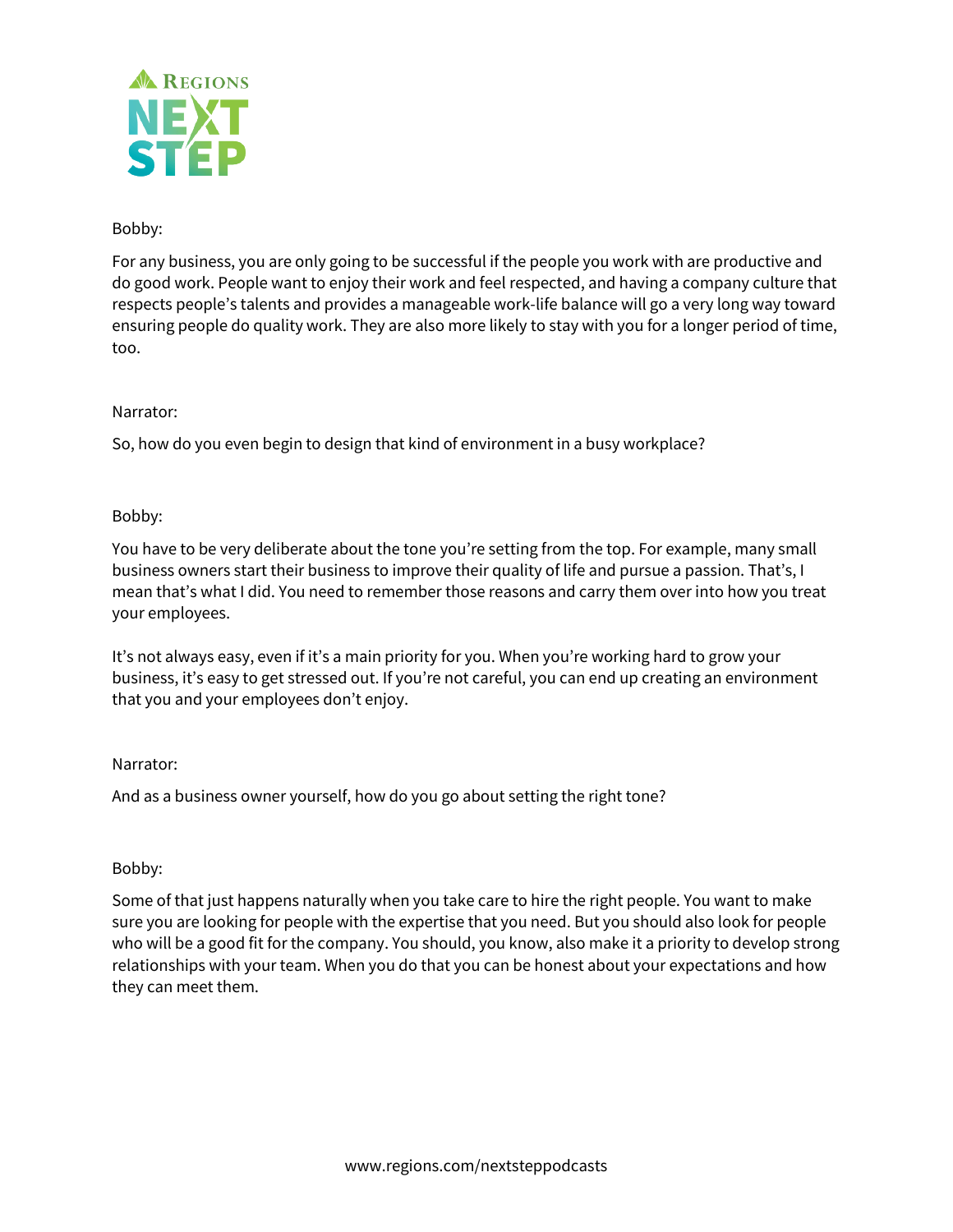

And I also think it's important to actually care about the people who work with you. You know, I have check ins with my employees about their work, but I also check in with them on a human level. I ask them how they are doing. How's their family? Is there anything they're worried about? More communication is always better. At one point, I had one of my best employees so overworked that she was seriously thinking about leaving. And I wish she had told me that sooner, but I also learned that I needed to check in more with her.

## Narrator:

These days it seems people are getting overworked and stressed out more quickly than ever? What can you do about that?

## Bobby:

It can definitely feel that way sometimes. This is, this is when you can see how the example you set is so important. In a way, you can take better care of your employees by taking better care of yourself.

Narrator:

Okay, and what exactly do you mean?

BOBBY: As a business owner, it's very easy to start working as soon as you get up in the morning. Then you keep working through lunch and then into the evening. That's especially true now, when you're working virtually, like so many of us have been the past months. You get to the point where the lines between work and home are blurred or maybe even erased. Your employees see that work ethic and think they have to do the same to keep the boss happy. You don't get your best work out of people if they're burned out and exhausted.

Narrator:

What can you do to avoid that?

Bobby:

I remember that one of my goals is to establish a better quality of life for myself and my family, and if I do that, that translates to my employees. I now set boundaries on the work day and the work week. I take time for dinner with the family. I don't get on my laptop in the morning until I've had my coffee and talk with my wife. You know, I don't send emails late at night. If I see that someone is working at 9:30 at night, I tell them that they don't have to do that.